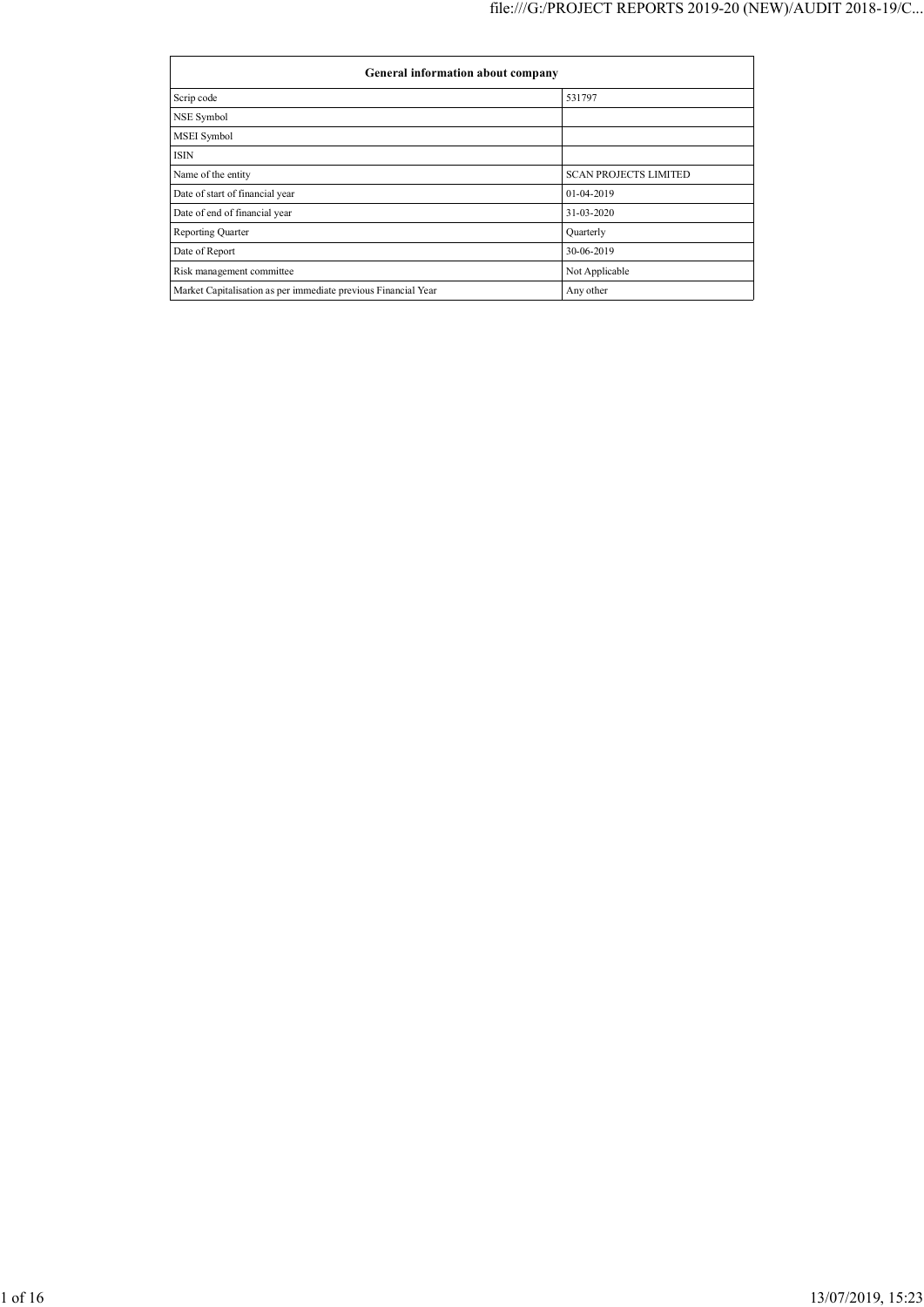## **Annexure I to be submitted by listed entity on quarterly basis**

## **I. Composition of Board of Directors**

|                                                | Disclosure of notes on composition of board of directors explanatory |            |                                                       |                            |                                 |                  |                                          |                            |                      |                                            |                                                                                                                                          |                                                                                                                                                                |                                                                                                                                                                    |                                                                                                                                                                                                |                                      |
|------------------------------------------------|----------------------------------------------------------------------|------------|-------------------------------------------------------|----------------------------|---------------------------------|------------------|------------------------------------------|----------------------------|----------------------|--------------------------------------------|------------------------------------------------------------------------------------------------------------------------------------------|----------------------------------------------------------------------------------------------------------------------------------------------------------------|--------------------------------------------------------------------------------------------------------------------------------------------------------------------|------------------------------------------------------------------------------------------------------------------------------------------------------------------------------------------------|--------------------------------------|
|                                                | Wether the listed entity has a Regular Chairperson No                |            |                                                       |                            |                                 |                  |                                          |                            |                      |                                            |                                                                                                                                          |                                                                                                                                                                |                                                                                                                                                                    |                                                                                                                                                                                                |                                      |
| Whether Chairperson is related to MD or CEO No |                                                                      |            |                                                       |                            |                                 |                  |                                          |                            |                      |                                            |                                                                                                                                          |                                                                                                                                                                |                                                                                                                                                                    |                                                                                                                                                                                                |                                      |
| Name of the<br>Director                        | PAN                                                                  | <b>DIN</b> | Category 1<br>of directors                            | Category 2<br>of directors | Category<br>$3$ of<br>directors | Date of<br>Birth | <b>Initial Date</b><br>of<br>appointment | Date of Re-<br>appointment | Date of<br>cessation | Tenure<br>of<br>director<br>(in<br>months) | No of<br>Directorship in<br>listed entities<br>including this<br>listed entity<br>(Refer<br>Regulation 17A<br>of Listing<br>Regulations) | No of<br>Independent<br>Directorship in<br>listed entities<br>including this<br>listed entity<br>(Refer<br>Regulation<br>$17A(1)$ of<br>Listing<br>Regulations | Number of<br>memberships in<br>Audit/<br>Stakeholder<br>Committee(s)<br>including this<br>listed entity<br>(Refer Regulation<br>$26(1)$ of Listing<br>Regulations) | No of post of<br>Chairperson in<br>Audit/<br>Stakeholder<br>Committee held<br>in listed entities<br>including this<br>listed entity<br>(Refer Regulation<br>$26(1)$ of Listing<br>Regulations) | Notes for<br>not<br>providing<br>PAN |
| <b>SUNIL</b><br><b>CHANDRA</b>                 | AANPC8847J                                                           | 01066065   | Executive<br>Director                                 | Not<br>Applicable          | MD                              | 08-06-1961       | 20-02-1992                               | 01-04-2017                 |                      |                                            |                                                                                                                                          | $\Omega$                                                                                                                                                       | $\theta$                                                                                                                                                           | $^{0}$                                                                                                                                                                                         |                                      |
| <b>AKSHAY</b><br><b>CHANDRA</b>                | AMUPC4899F 05208884                                                  |            | Executive<br>Director                                 | Not<br>Applicable          | CEO                             | 22-07-1991       | 14-02-2012                               | 14-02-2012                 |                      |                                            |                                                                                                                                          | $\Omega$                                                                                                                                                       | $\Omega$                                                                                                                                                           | $^{0}$                                                                                                                                                                                         |                                      |
| <b>PRAKRITI</b><br><b>CHANDRA</b>              | AJKPA5479Q                                                           | 07138255   | Non-<br>Executive -<br>Non<br>Independent<br>Director | Not<br>Applicable          |                                 | 08-09-1986       | 25-03-2015                               | 25-03-2015                 |                      |                                            |                                                                                                                                          | $\Omega$                                                                                                                                                       |                                                                                                                                                                    | $\Omega$                                                                                                                                                                                       |                                      |
| <b>JAWAHAR</b><br>LAL                          | AAGPL2191P                                                           | 07385438   | Non-<br>Executive -<br>Independent<br>Director        | Not<br>Applicable          |                                 | 24-04-1966       | 05-03-2016                               | 05-03-2016                 |                      | 40                                         |                                                                                                                                          |                                                                                                                                                                |                                                                                                                                                                    |                                                                                                                                                                                                |                                      |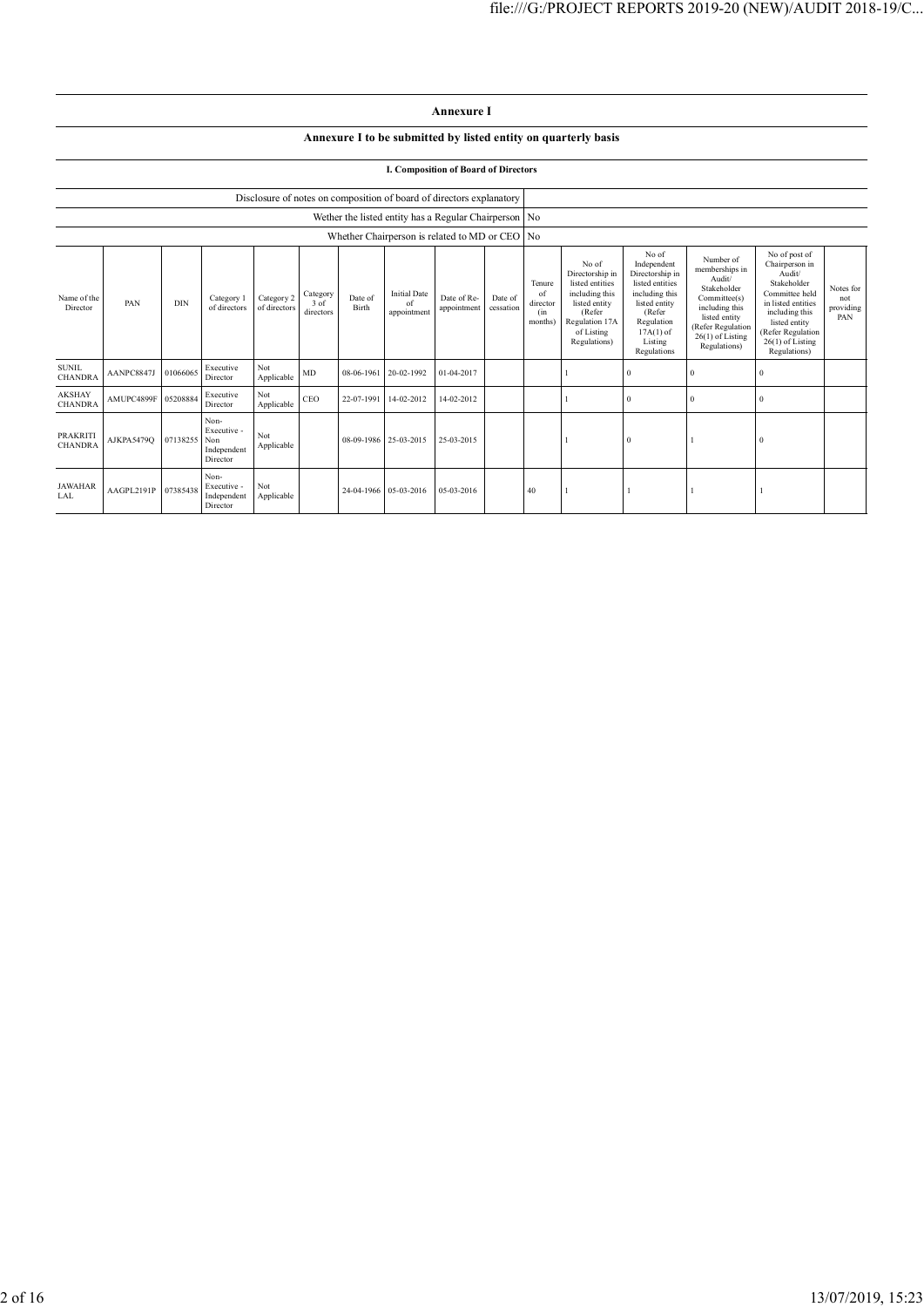|               |                      | I. Composition of Board of Directors                                 |                     |            |                                                |                                 |                                 |                  |                                          |                            |                      |                                            |                                                                                                                                                  |                                                                                                                                                                      |                                                                                                                                                                          |                                                                                                                                                                                                               |                                      |
|---------------|----------------------|----------------------------------------------------------------------|---------------------|------------|------------------------------------------------|---------------------------------|---------------------------------|------------------|------------------------------------------|----------------------------|----------------------|--------------------------------------------|--------------------------------------------------------------------------------------------------------------------------------------------------|----------------------------------------------------------------------------------------------------------------------------------------------------------------------|--------------------------------------------------------------------------------------------------------------------------------------------------------------------------|---------------------------------------------------------------------------------------------------------------------------------------------------------------------------------------------------------------|--------------------------------------|
|               |                      | Disclosure of notes on composition of board of directors explanatory |                     |            |                                                |                                 |                                 |                  |                                          |                            |                      |                                            |                                                                                                                                                  |                                                                                                                                                                      |                                                                                                                                                                          |                                                                                                                                                                                                               |                                      |
|               |                      | Wether the listed entity has a Regular Chairperson                   |                     |            |                                                |                                 |                                 |                  |                                          |                            |                      |                                            |                                                                                                                                                  |                                                                                                                                                                      |                                                                                                                                                                          |                                                                                                                                                                                                               |                                      |
| <sub>Sr</sub> | Title<br>(Mr)<br>Ms) | Name of<br>the Director                                              | PAN                 | <b>DIN</b> | Category 1<br>of directors                     | Category<br>$2$ of<br>directors | Category<br>$3$ of<br>directors | Date of<br>Birth | <b>Initial Date</b><br>of<br>appointment | Date of Re-<br>appointment | Date of<br>cessation | Tenure<br>of<br>director<br>(in<br>months) | No of<br>Directorship<br>in listed<br>entities<br>including<br>this listed<br>entity (Refer<br>Regulation<br>$17A$ of<br>Listing<br>Regulations) | No of<br>Independent<br>Directorship<br>in listed<br>entities<br>including<br>this listed<br>entity<br>(Refer<br>Regulation<br>$17A(1)$ of<br>Listing<br>Regulations | Number of<br>memberships<br>in Audit/<br>Stakeholder<br>Committee(s)<br>including this<br>listed entity<br>(Refer<br>Regulation<br>$26(1)$ of<br>Listing<br>Regulations) | No of post<br>of<br>Chairperson<br>in Audit/<br>Stakeholder<br>Committee<br>held in<br>listed<br>entities<br>including<br>this listed<br>entity (Refer<br>Regulation<br>$26(1)$ of<br>Listing<br>Regulations) | <b>Notes</b><br>not<br>provic<br>PA1 |
| 5             | Mr                   | <b>JOGINDER</b><br><b>KUMAR</b>                                      | ASUPK0830C 07449985 |            | Non-<br>Executive -<br>Independent<br>Director | Not<br>Applicable               |                                 | 15-12-1943       | 05-03-2016                               | 05-03-2016                 |                      | 40                                         |                                                                                                                                                  |                                                                                                                                                                      |                                                                                                                                                                          |                                                                                                                                                                                                               |                                      |
| 6             | Mr                   | <b>ASHOK</b><br><b>KAMBOJ</b>                                        | AATPK3819L          | 07449868   | Non-<br>Executive -<br>Independent<br>Director | Not<br>Applicable               |                                 | 02-10-1952       | 05-03-2016                               | 05-03-2016                 |                      | 40                                         |                                                                                                                                                  |                                                                                                                                                                      |                                                                                                                                                                          | $\Omega$                                                                                                                                                                                                      |                                      |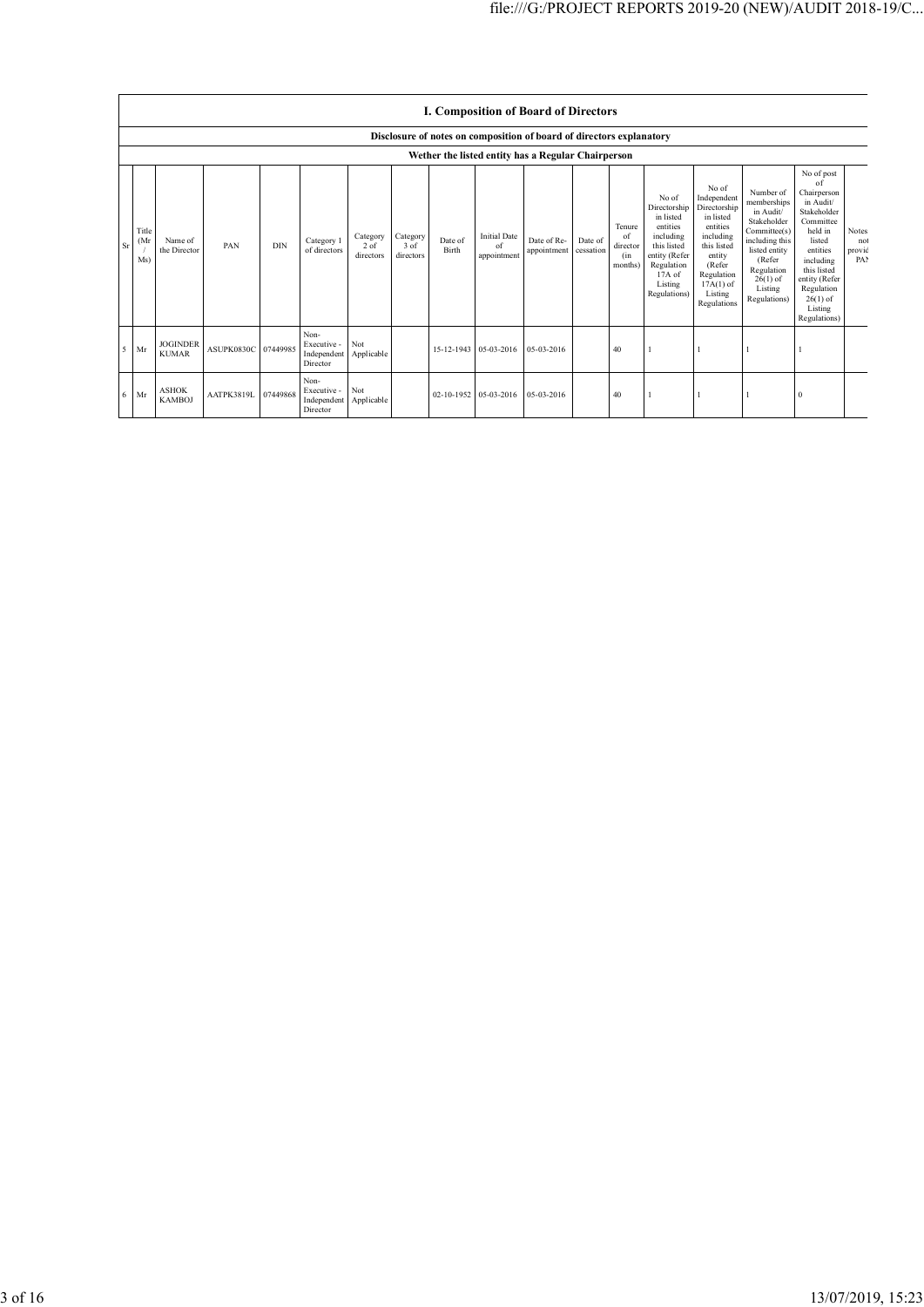|                | <b>Audit Committee Details</b>                                                                                                   |                                   |                                                    |             |              |                      |         |  |  |
|----------------|----------------------------------------------------------------------------------------------------------------------------------|-----------------------------------|----------------------------------------------------|-------------|--------------|----------------------|---------|--|--|
|                |                                                                                                                                  |                                   |                                                    |             |              |                      |         |  |  |
| <b>Sr</b>      | DIN<br>Name of Committee<br>Category 2 of<br>Date of<br>Category 1 of directors<br>directors<br>Appointment<br>Number<br>members |                                   |                                                    |             |              | Date of<br>Cessation | Remarks |  |  |
|                | Non-Executive - Independent<br><b>JAWAHAR LAL</b><br>07385438<br>Director                                                        |                                   |                                                    | Chairperson | 05-03-2016   |                      |         |  |  |
| $\overline{c}$ | 07449985                                                                                                                         | <b>JOGINDER KUMAR</b>             | Non-Executive - Independent<br>Director            | Member      | 05-03-2016   |                      |         |  |  |
| 3              | 07449868                                                                                                                         | <b>ASHOK KAMBOJ</b>               | Non-Executive - Independent<br>Director            | Member      | 05-03-2016   |                      |         |  |  |
| $\overline{4}$ | 07138255                                                                                                                         | <b>PRAKRITI</b><br><b>CHANDRA</b> | Non-Executive - Non<br><b>Independent Director</b> | Member      | $01-10-2018$ |                      |         |  |  |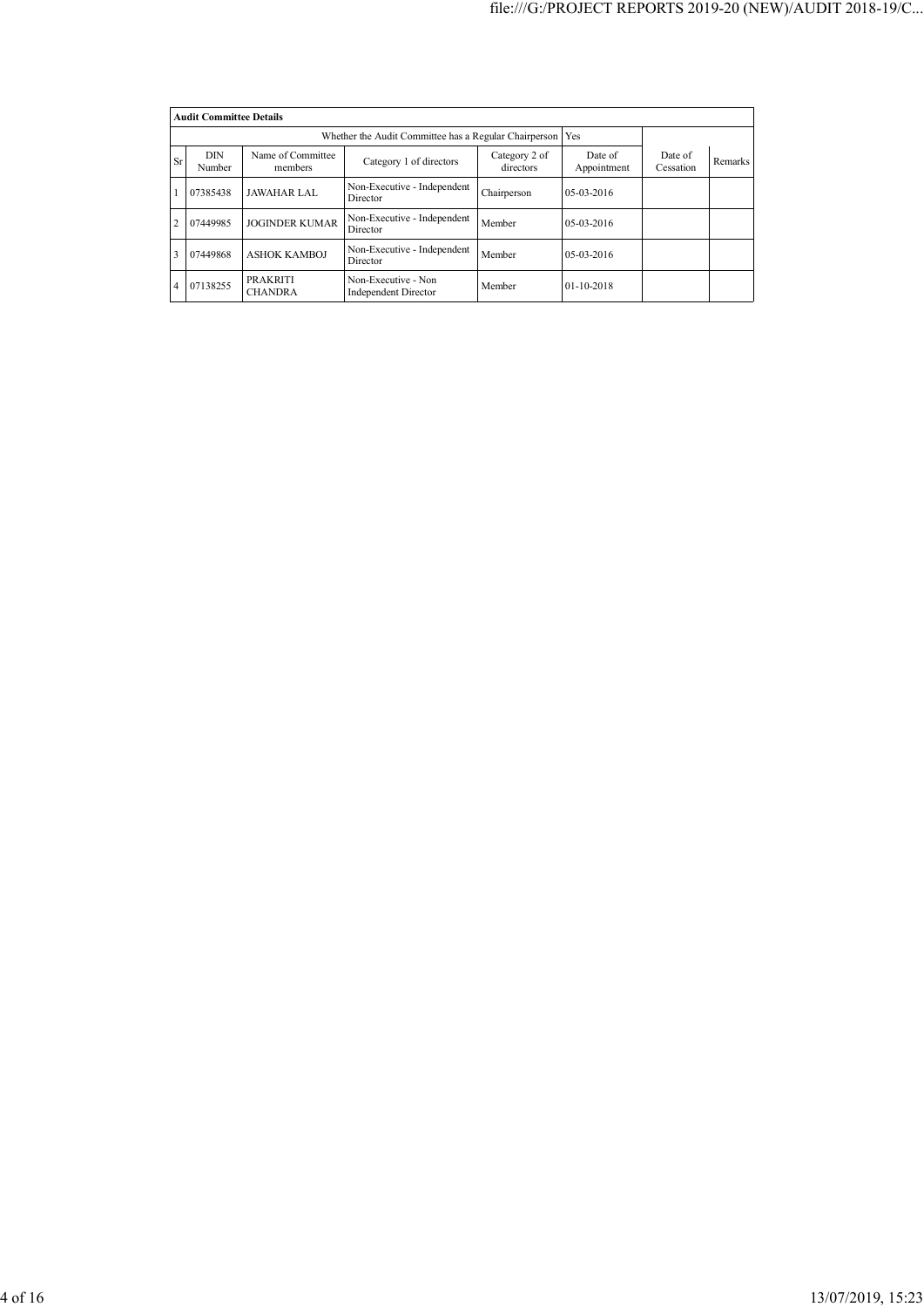| Nomination and remuneration committee |               |                                                                             |                                                    |                            |                        |                      |         |  |  |  |
|---------------------------------------|---------------|-----------------------------------------------------------------------------|----------------------------------------------------|----------------------------|------------------------|----------------------|---------|--|--|--|
|                                       |               | Whether the Nomination and remuneration committee has a Regular Chairperson |                                                    | Yes                        |                        |                      |         |  |  |  |
| Sr                                    | DIN<br>Number | Name of Committee<br>members                                                | Category 1 of directors                            | Category 2 of<br>directors | Date of<br>Appointment | Date of<br>Cessation | Remarks |  |  |  |
|                                       | 07449985      | <b>JOGINDER KUMAR</b>                                                       | Non-Executive - Independent<br>Director            | Member                     | $05-03-2016$           |                      |         |  |  |  |
| $\overline{c}$                        | 07449868      | <b>ASHOK KAMBOJ</b>                                                         | Non-Executive - Independent<br>Director            | Chairperson                | $05-03-2016$           |                      |         |  |  |  |
|                                       | 07138255      | <b>PRAKRITI</b><br><b>CHANDRA</b>                                           | Non-Executive - Non<br><b>Independent Director</b> | Member                     | 01-10-2018             |                      |         |  |  |  |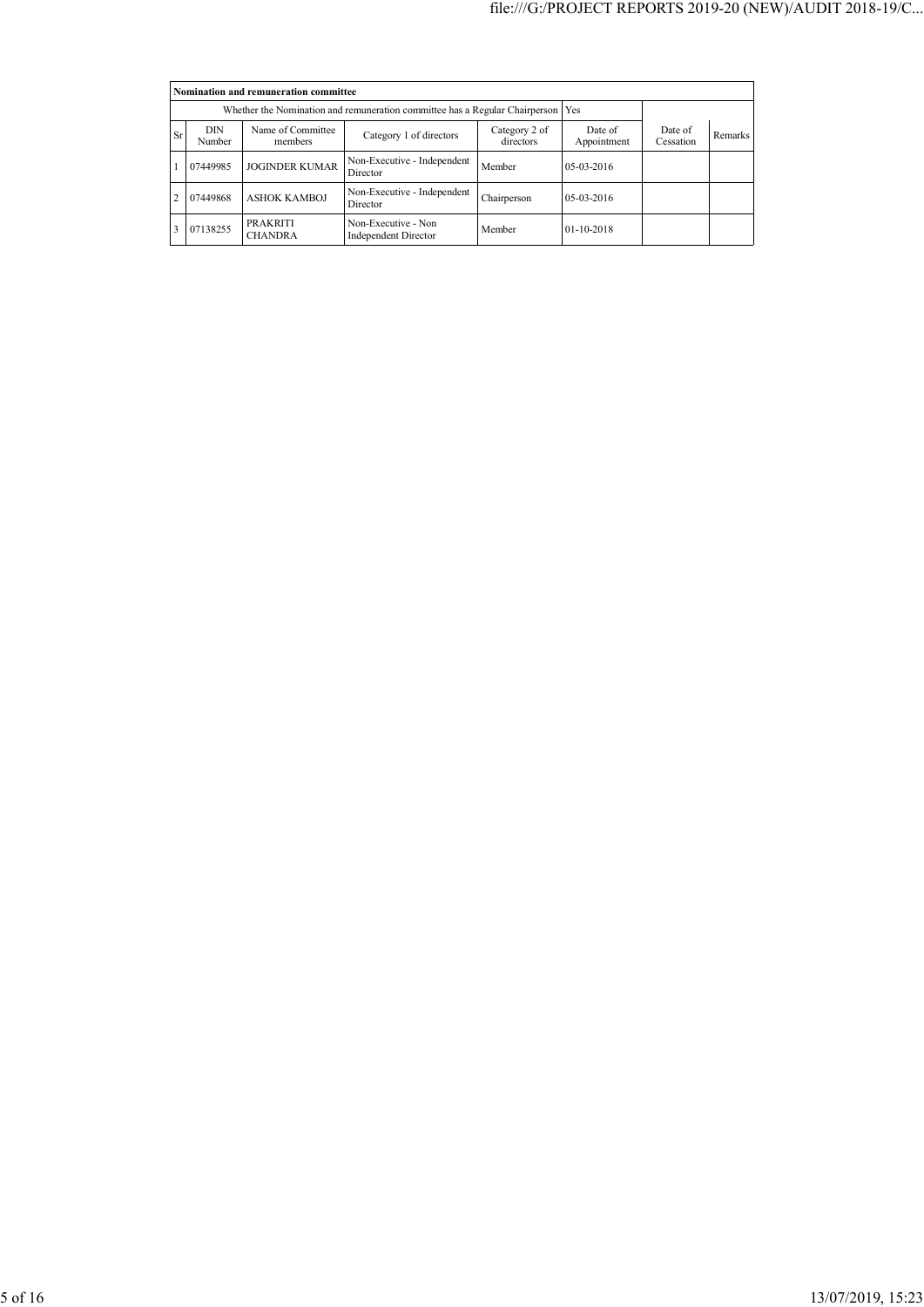|                | <b>Stakeholders Relationship Committee</b> |                                                                                  |                                                    |                            |                        |                      |         |  |  |  |  |
|----------------|--------------------------------------------|----------------------------------------------------------------------------------|----------------------------------------------------|----------------------------|------------------------|----------------------|---------|--|--|--|--|
|                |                                            | Whether the Stakeholders Relationship Committee has a Regular Chairperson<br>Yes |                                                    |                            |                        |                      |         |  |  |  |  |
| Sr             | DIN<br>Number                              | Name of Committee<br>members                                                     | Category 1 of directors                            | Category 2 of<br>directors | Date of<br>Appointment | Date of<br>Cessation | Remarks |  |  |  |  |
|                | 07449985                                   | <b>JOGINDER KUMAR</b>                                                            | Non-Executive - Independent<br>Director            | Chairperson                | $05-03-2016$           |                      |         |  |  |  |  |
| $\overline{c}$ | 07449868                                   | <b>ASHOK KAMBOJ</b>                                                              | Non-Executive - Independent<br>Director            | Member                     | $05-03-2016$           |                      |         |  |  |  |  |
|                | 07138255                                   | <b>PRAKRITI</b><br><b>CHANDRA</b>                                                | Non-Executive - Non<br><b>Independent Director</b> | Member                     | $01-10-2018$           |                      |         |  |  |  |  |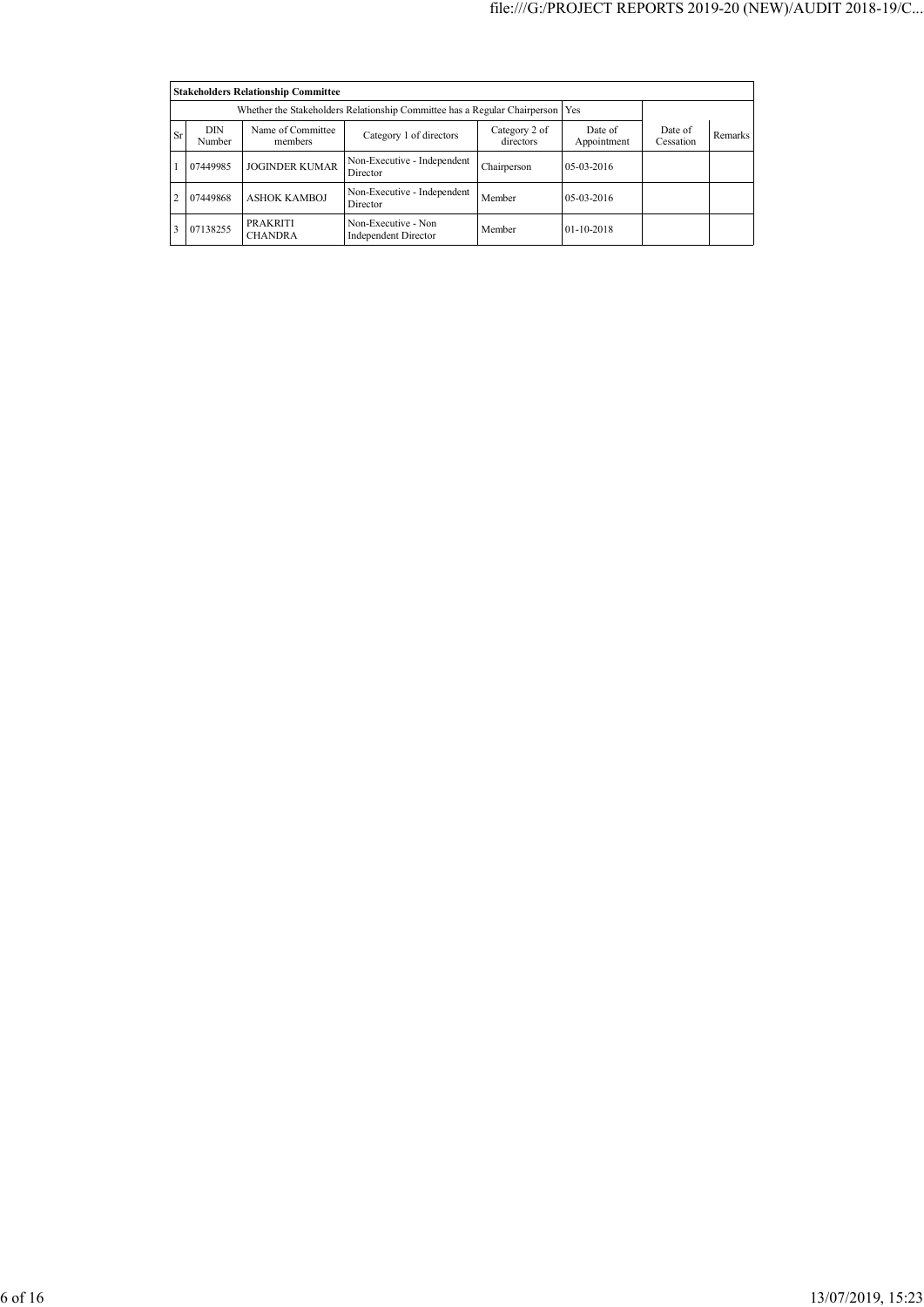|           | <b>Risk Management Committee</b> |                                                                 |                            |                            |                        |                      |         |  |  |
|-----------|----------------------------------|-----------------------------------------------------------------|----------------------------|----------------------------|------------------------|----------------------|---------|--|--|
|           |                                  | Whether the Risk Management Committee has a Regular Chairperson |                            |                            |                        |                      |         |  |  |
| <b>Sr</b> | DIN<br>Number                    | Name of Committee<br>members                                    | Category 1 of<br>directors | Category 2 of<br>directors | Date of<br>Appointment | Date of<br>Cessation | Remarks |  |  |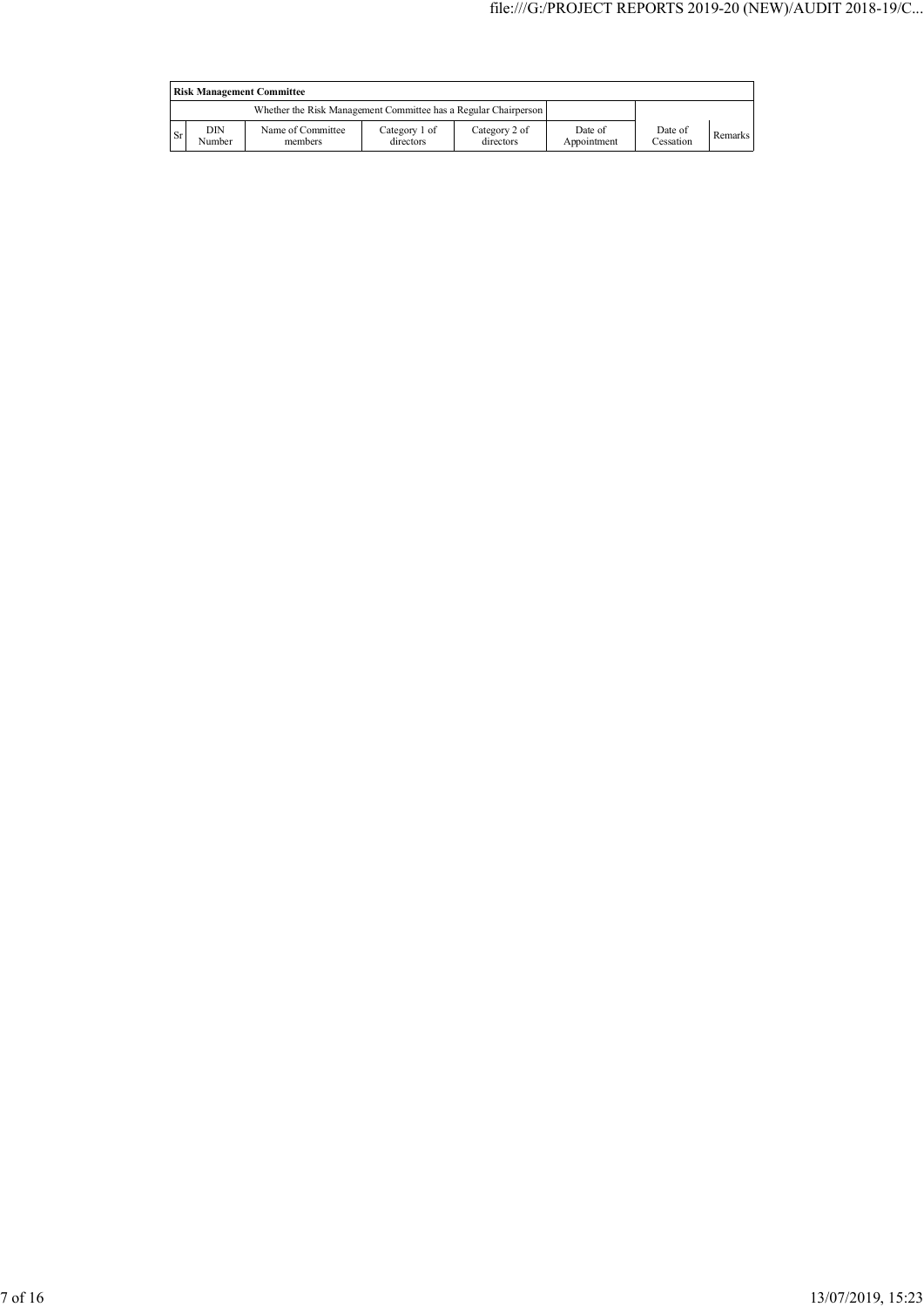|           | <b>Corporate Social Responsibility Committee</b> |                                                                                    |                            |                            |                        |                      |         |  |
|-----------|--------------------------------------------------|------------------------------------------------------------------------------------|----------------------------|----------------------------|------------------------|----------------------|---------|--|
|           |                                                  | Whether the Corporate Social Responsibility Committee has a Regular Chairperson No |                            |                            |                        |                      |         |  |
| <b>Sr</b> | DIN<br>Number                                    | Name of Committee<br>members                                                       | Category 1 of<br>directors | Category 2 of<br>directors | Date of<br>Appointment | Date of<br>Cessation | Remarks |  |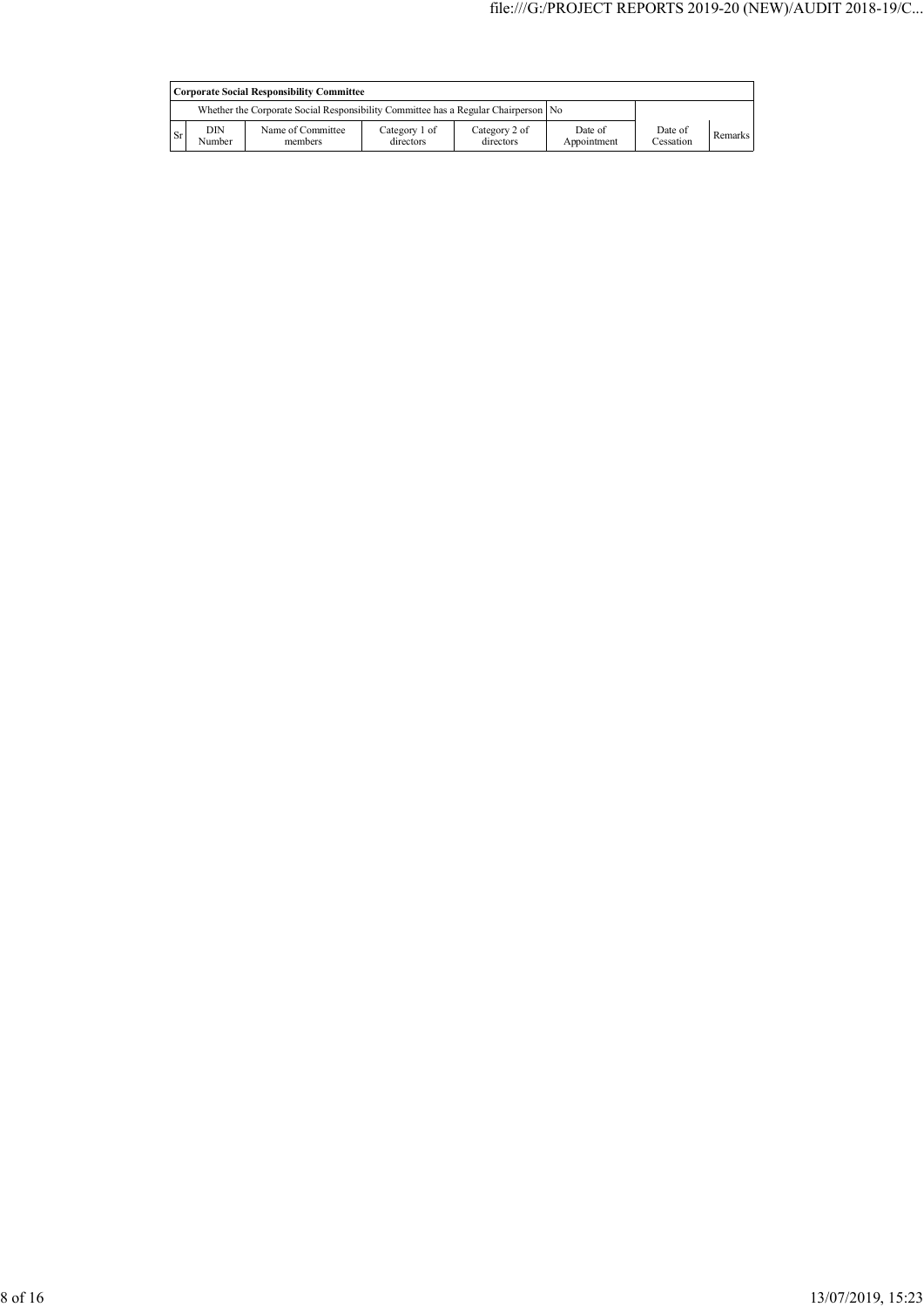## **Other Committee** Sr DIN Number Name of Committee members Name of other committee Category 1 of directors Category 2 of directors Remarks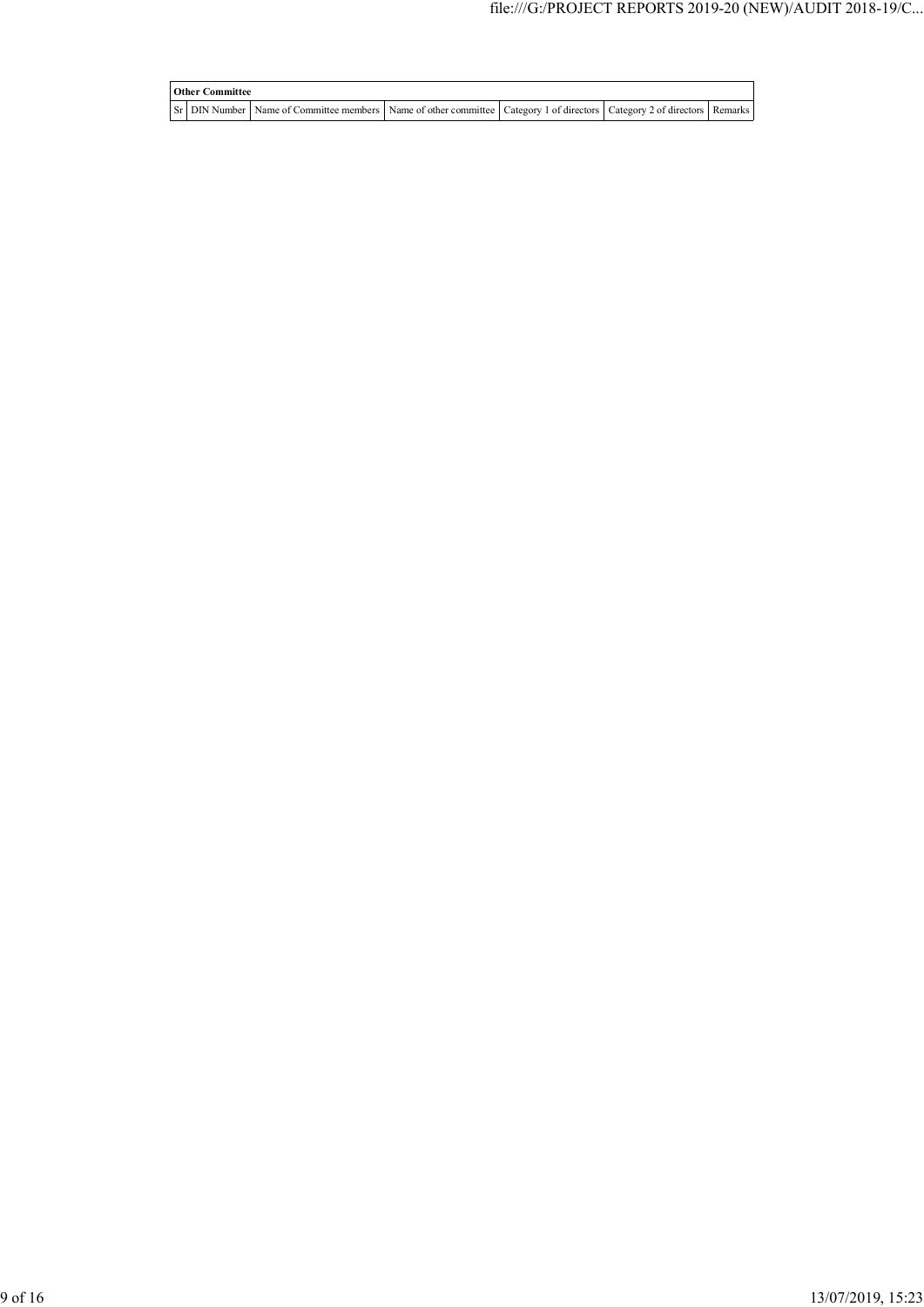|                | Annexure 1                                                    |                                                            |                                                                      |                                    |                                                     |                                    |                                                           |  |  |  |
|----------------|---------------------------------------------------------------|------------------------------------------------------------|----------------------------------------------------------------------|------------------------------------|-----------------------------------------------------|------------------------------------|-----------------------------------------------------------|--|--|--|
|                | <b>Annexure 1</b>                                             |                                                            |                                                                      |                                    |                                                     |                                    |                                                           |  |  |  |
|                | <b>III. Meeting of Board of Directors</b>                     |                                                            |                                                                      |                                    |                                                     |                                    |                                                           |  |  |  |
|                | Disclosure of notes on meeting of board of                    | directors explanatory                                      |                                                                      |                                    |                                                     |                                    |                                                           |  |  |  |
| <b>Sr</b>      | $Date(s)$ of meeting<br>$(if any)$ in the<br>previous quarter | $Date(s)$ of<br>meeting (if any) in<br>the current quarter | Maximum gap<br>between any two<br>consecutive (in<br>number of days) | Notes for not<br>providing<br>Date | Whether<br>requirement of<br>Quorum met<br>(Yes/No) | Number of<br>Directors<br>present* | No. of Independent<br>Directors attending<br>the meeting* |  |  |  |
| 1              | 14-02-2019                                                    |                                                            |                                                                      |                                    | Yes                                                 | 6                                  | 3                                                         |  |  |  |
| $\overline{2}$ | 29-03-2019                                                    |                                                            | 42                                                                   |                                    | Yes                                                 | 6                                  | 3                                                         |  |  |  |
| 3              |                                                               | 05-04-2019                                                 | 6                                                                    |                                    | Yes                                                 | 6                                  | 3                                                         |  |  |  |
| $\overline{4}$ |                                                               | 18-05-2019                                                 | 42                                                                   |                                    | Yes                                                 | 6                                  | 3                                                         |  |  |  |
| 5              |                                                               | 30-05-2019                                                 | 11                                                                   |                                    | Yes                                                 | 6                                  | 3                                                         |  |  |  |
| 6              |                                                               | 12-06-2019                                                 | 12                                                                   |                                    | Yes                                                 | 6                                  | 3                                                         |  |  |  |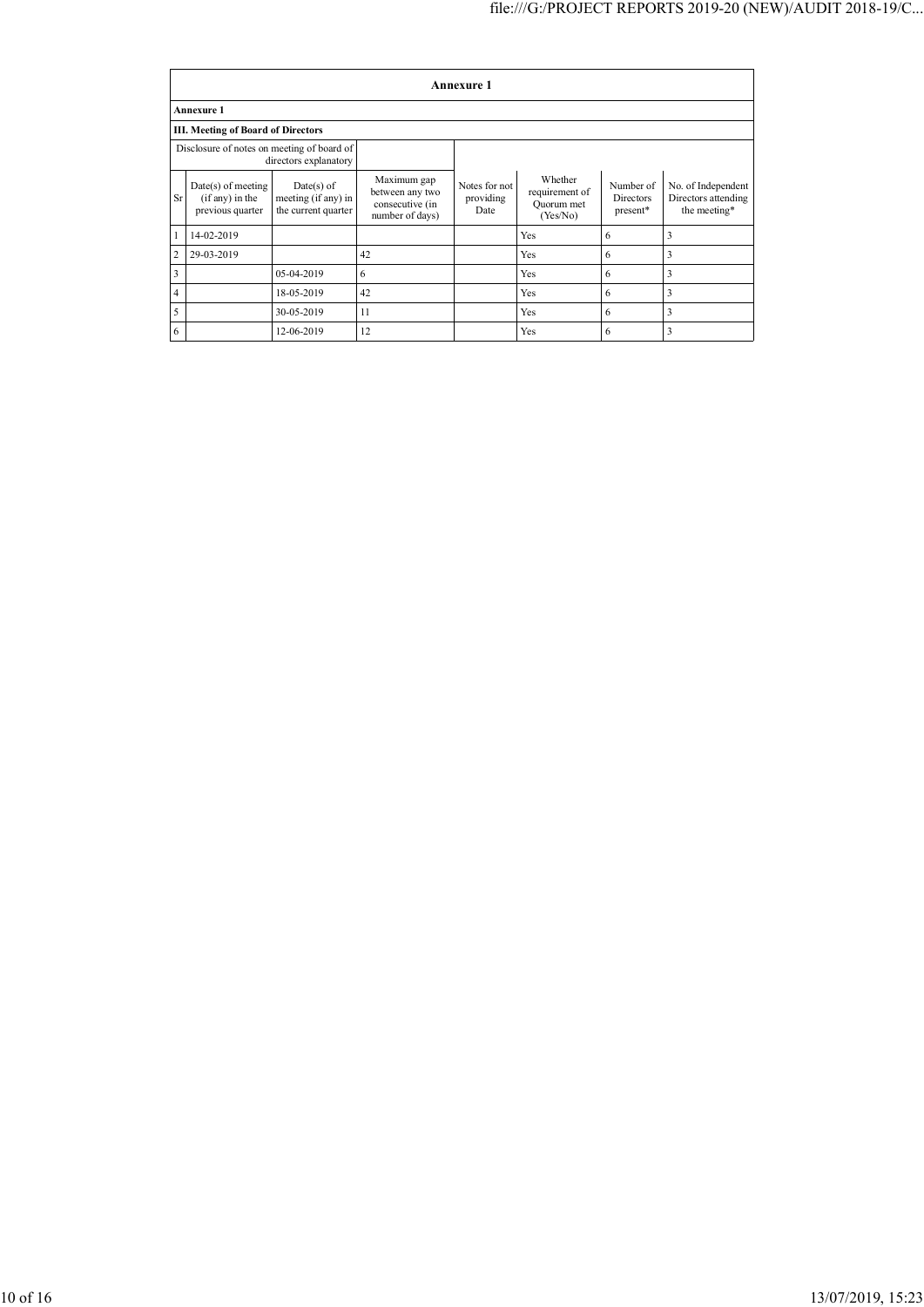|                         | <b>Annexure 1</b>                |                                                                                                               |                                                                      |                               |                                       |                                                          |                                    |                                                                        |  |  |  |
|-------------------------|----------------------------------|---------------------------------------------------------------------------------------------------------------|----------------------------------------------------------------------|-------------------------------|---------------------------------------|----------------------------------------------------------|------------------------------------|------------------------------------------------------------------------|--|--|--|
|                         | <b>IV. Meeting of Committees</b> |                                                                                                               |                                                                      |                               |                                       |                                                          |                                    |                                                                        |  |  |  |
|                         |                                  |                                                                                                               |                                                                      |                               |                                       | Disclosure of notes on meeting of committees explanatory |                                    |                                                                        |  |  |  |
| <b>Sr</b>               | Name of<br>Committee             | $Date(s)$ of meeting<br>(Enter dates of<br>Previous quarter and<br>Current quarter in<br>chronological order) | Maximum gap<br>between any two<br>consecutive (in<br>number of days) | Name of<br>other<br>committee | Reson for<br>not<br>providing<br>date | Whether<br>requirement of<br>Quorum met<br>(Yes/No)      | Number of<br>Directors<br>present* | No. of<br>Independent<br><b>Directors</b><br>attending the<br>meeting* |  |  |  |
| $\mathbf{1}$            | Audit<br>Committee               | 14-02-2019                                                                                                    |                                                                      |                               |                                       | Yes                                                      | $\overline{4}$                     | 3                                                                      |  |  |  |
| $\overline{c}$          | Audit<br>Committee               | 29-03-2019                                                                                                    | 42                                                                   |                               |                                       | Yes                                                      | $\overline{4}$                     | 3                                                                      |  |  |  |
| $\overline{\mathbf{3}}$ | Audit<br>Committee               | 05-04-2019                                                                                                    | 6                                                                    |                               |                                       | Yes                                                      | $\overline{4}$                     | 3                                                                      |  |  |  |
| $\overline{4}$          | Audit<br>Committee               | 18-05-2019                                                                                                    | 42                                                                   |                               |                                       | Yes                                                      | $\overline{4}$                     | 3                                                                      |  |  |  |
| 5                       | Audit<br>Committee               | 30-05-2019                                                                                                    | 11                                                                   |                               |                                       | Yes                                                      | 4                                  | 3                                                                      |  |  |  |
|                         |                                  |                                                                                                               |                                                                      |                               |                                       |                                                          |                                    |                                                                        |  |  |  |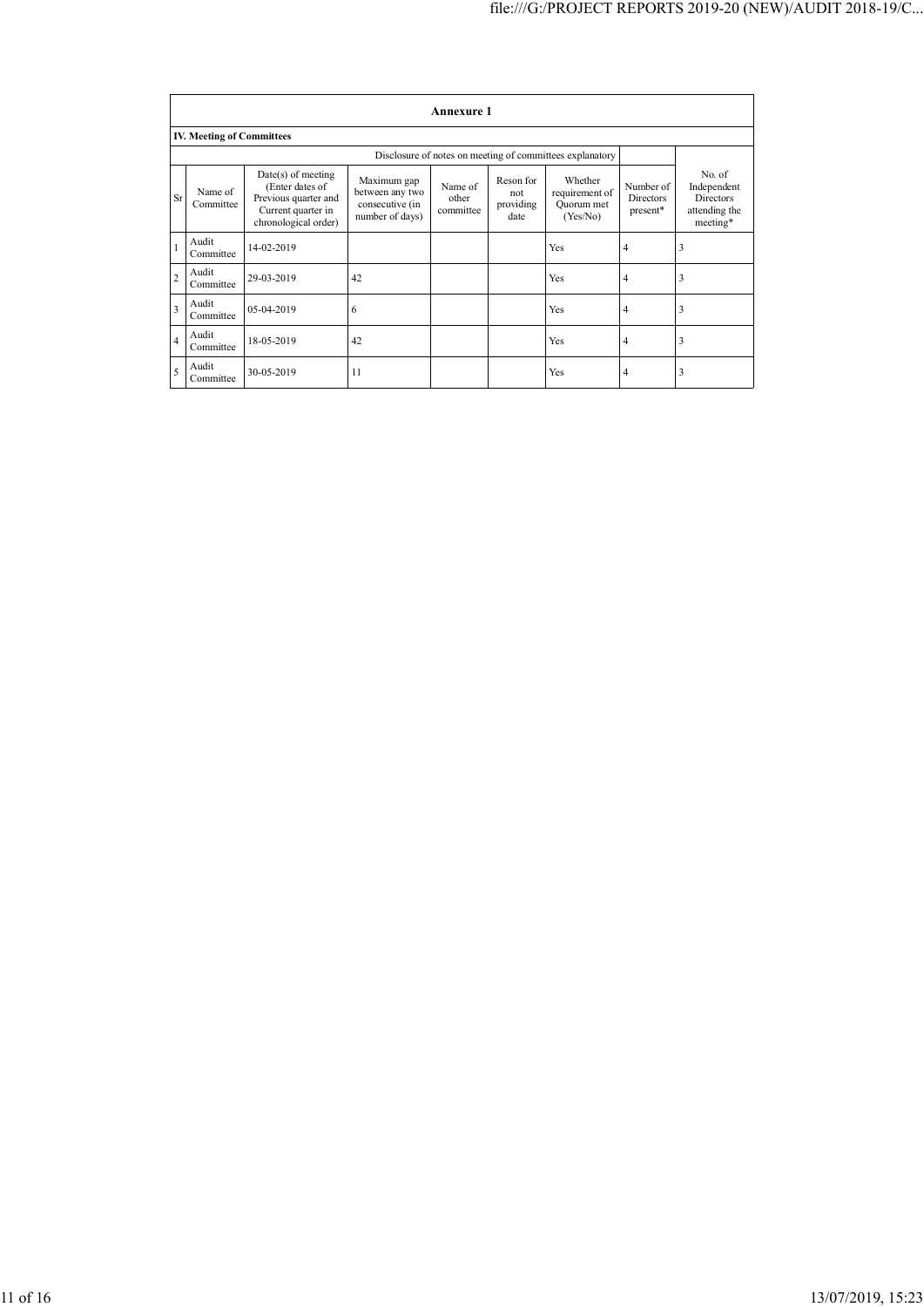| Annexure 1                                                                                                |                                  |                                                                    |  |  |  |  |  |  |  |
|-----------------------------------------------------------------------------------------------------------|----------------------------------|--------------------------------------------------------------------|--|--|--|--|--|--|--|
| V. Related Party Transactions                                                                             |                                  |                                                                    |  |  |  |  |  |  |  |
| Subject                                                                                                   | Compliance status<br>(Yes/No/NA) | If status is "No" details of non-<br>compliance may be given here. |  |  |  |  |  |  |  |
| Whether prior approval of audit committee obtained                                                        | Yes                              |                                                                    |  |  |  |  |  |  |  |
| Whether shareholder approval obtained for material RPT                                                    | Yes                              |                                                                    |  |  |  |  |  |  |  |
| Whether details of RPT entered into pursuant to omnibus approval<br>have been reviewed by Audit Committee | <b>NA</b>                        |                                                                    |  |  |  |  |  |  |  |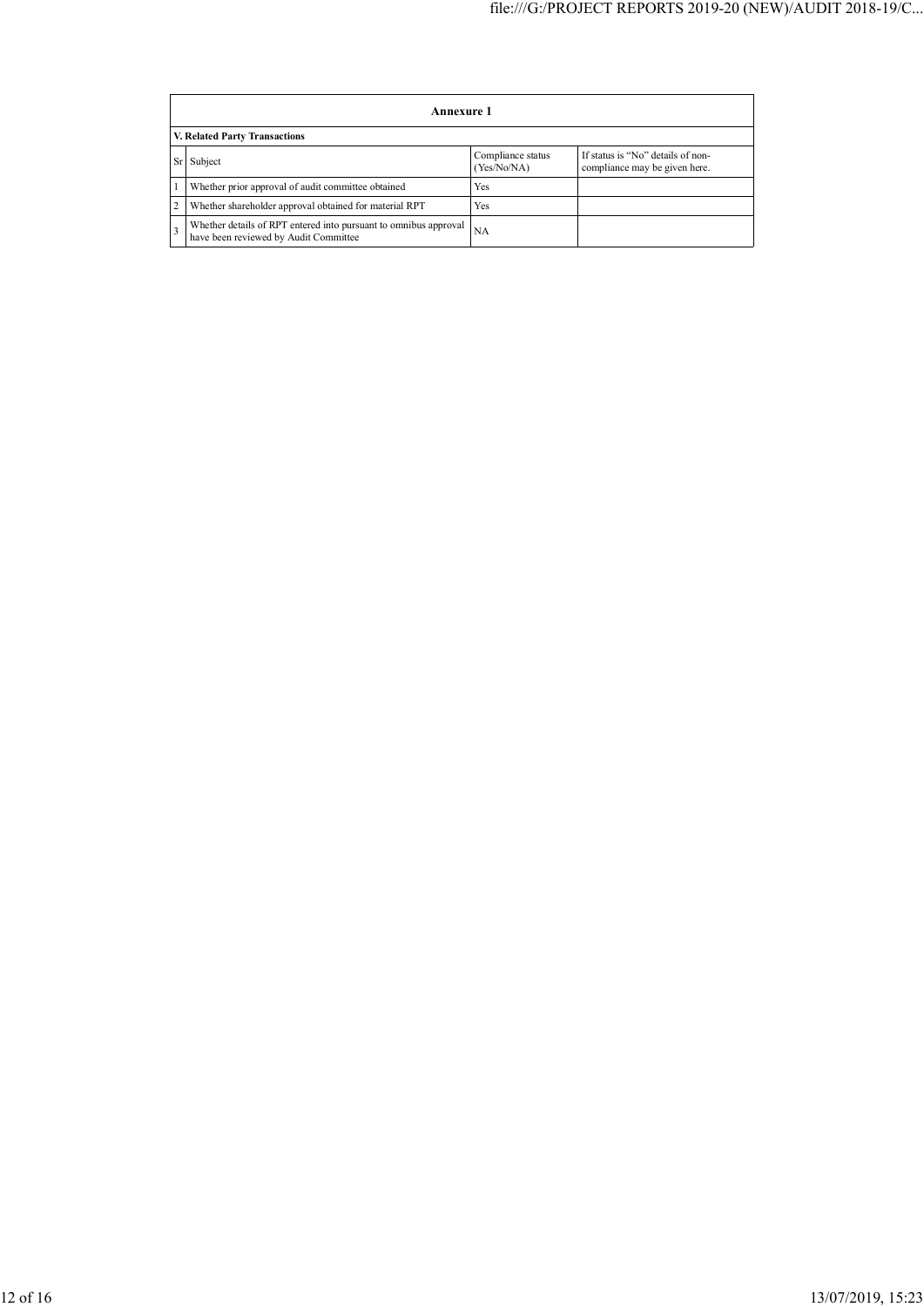| Annexure 1              |                                                                                                                                                                                                                 |                               |  |  |
|-------------------------|-----------------------------------------------------------------------------------------------------------------------------------------------------------------------------------------------------------------|-------------------------------|--|--|
| <b>VI.</b> Affirmations |                                                                                                                                                                                                                 |                               |  |  |
|                         | Sr Subject                                                                                                                                                                                                      | Compliance status<br>(Yes/No) |  |  |
| 1                       | The composition of Board of Directors is in terms of SEBI (Listing obligations and disclosure requirements)<br>Regulations, 2015                                                                                | Yes                           |  |  |
| $\overline{c}$          | The composition of the following committees is in terms of SEBI(Listing obligations and disclosure<br>requirements) Regulations, 2015 a. Audit Committee                                                        | Yes                           |  |  |
| 3                       | The composition of the following committees is in terms of SEBI(Listing obligations and disclosure<br>requirements) Regulations, 2015. b. Nomination & remuneration committee                                   | Yes                           |  |  |
| $\overline{4}$          | The composition of the following committees is in terms of SEBI(Listing obligations and disclosure<br>requirements) Regulations, 2015. c. Stakeholders relationship committee                                   | Yes                           |  |  |
| 5                       | The composition of the following committees is in terms of SEBI(Listing obligations and disclosure<br>requirements) Regulations, 2015. d. Risk management committee (applicable to the top 100 listed entities) | <b>NA</b>                     |  |  |
| 6                       | The committee members have been made aware of their powers, role and responsibilities as specified in SEBI<br>(Listing obligations and disclosure requirements) Regulations, 2015.                              | Yes                           |  |  |
| $\overline{7}$          | The meetings of the board of directors and the above committees have been conducted in the manner as specified<br>in SEBI (Listing obligations and disclosure requirements) Regulations, 2015.                  | Yes                           |  |  |
| 8                       | This report and/or the report submitted in the previous quarter has been placed before Board of Directors.                                                                                                      | Yes                           |  |  |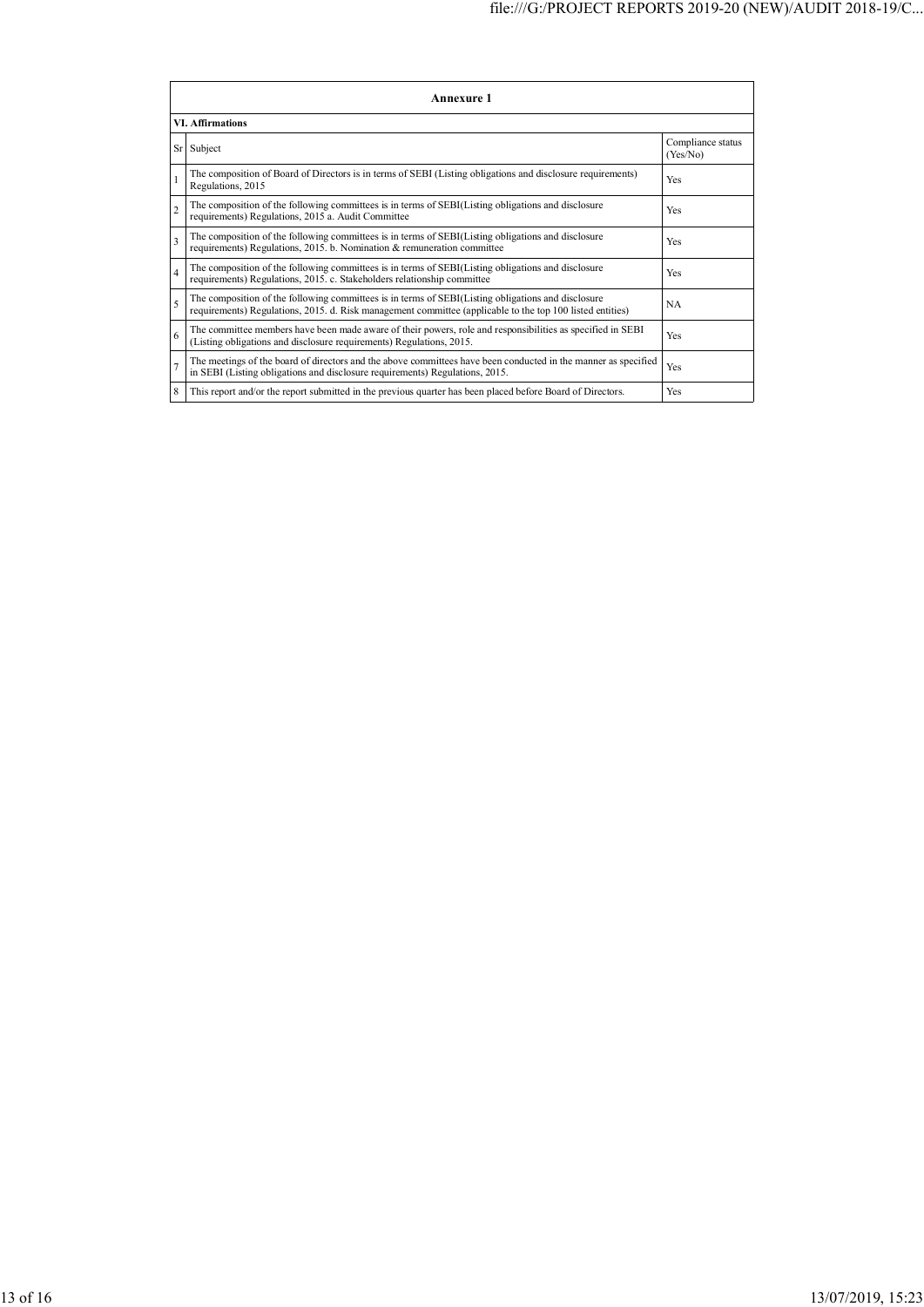| <b>Annexure 1</b> |                   |                          |
|-------------------|-------------------|--------------------------|
| Sr                | Subject           | Compliance status        |
|                   | Name of signatory | <b>SUNIL CHANDRA</b>     |
|                   | Designation       | <b>Managing Director</b> |